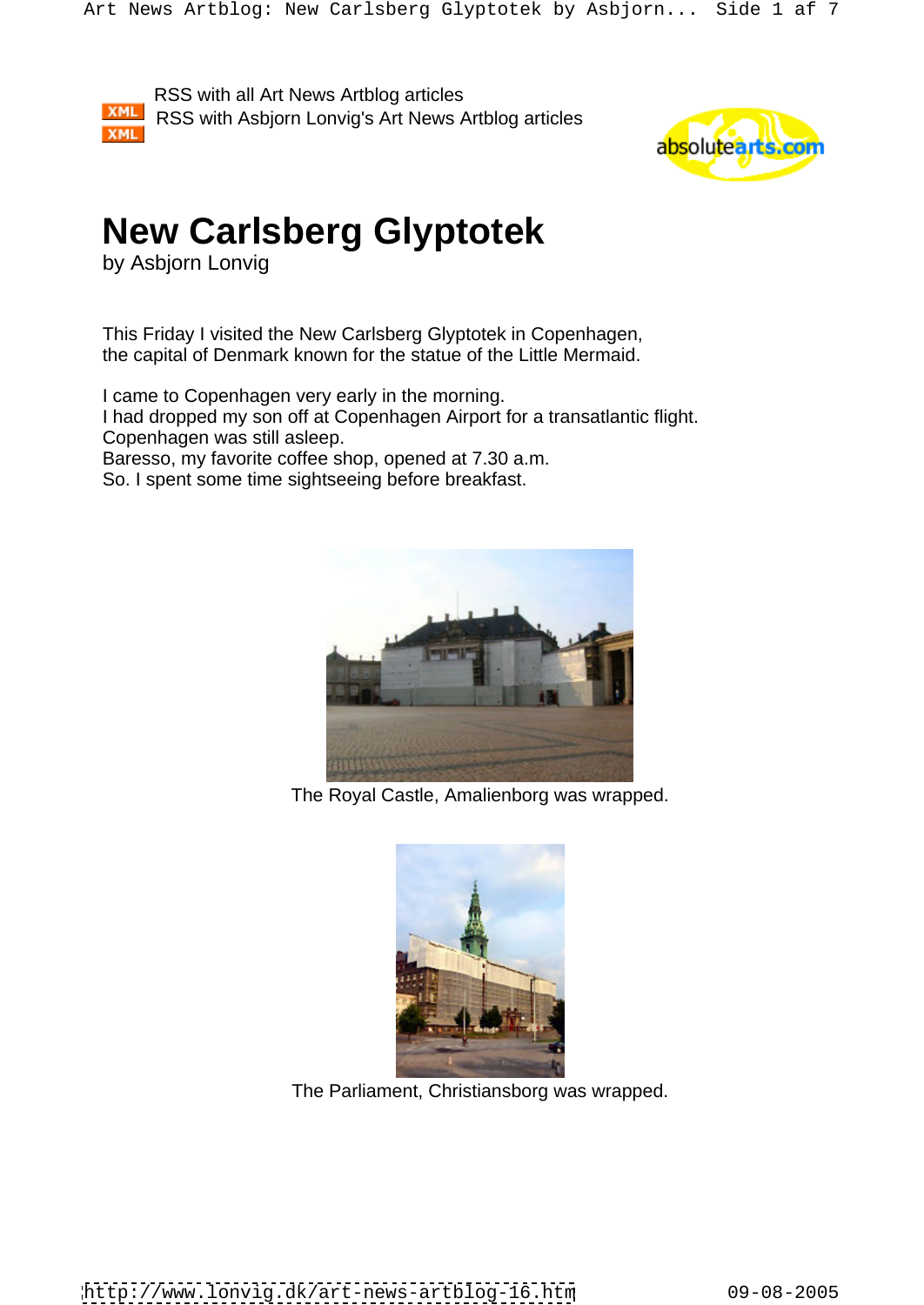

# **Christo???**

The National Bank, The Tivoli Concert Hall and the New Carlsberg Glyptotek was kind of wrapped, too. Might it be an art work by Christo accomplished over night? What a surprise! What an excellent idea! Excellent. The contract of the contract of the contract of the contract of the contract of the contract of the contract of the contract of the contract of the contract of the contract of the contract of the contract of the Or? Was it nothing but prosaic reconstruction, rebuilding, restoration, renovation. I have decided not to ask.

I was stuck in an elevator in the parking house. I totally panicked. Baresso was not far away. A double espresso and a focaccia bread. And a double americano. Was what it took to recover.

## **Carlsberg**

Carlsberg's slogan is "Probably the Best Bear in the World". If it is the Best? Try it out.



I found Carlsberg's web site, and the title was: Carlsberg.com - Probably the Best Website in the World.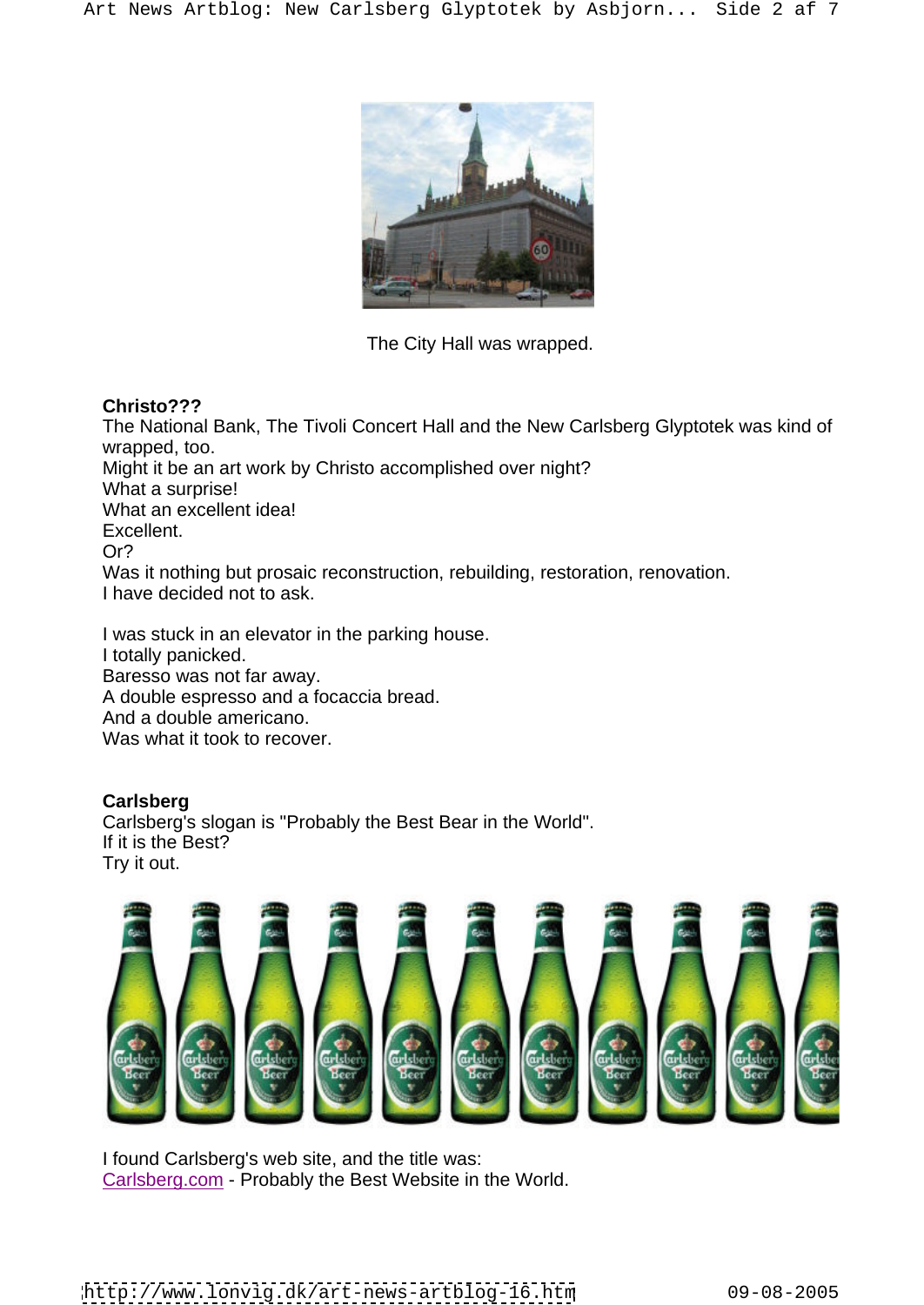Try it out.

The World?

You might have seen these Carlsberg advertisements....



I asked friends in New York, in Paris, and in Tokyo. What is Carlsberg? All of them answered : "A bear".

In 1847 Carlsberg's founder I.C. Jacobsen started the beer production in the first Carlsber brewery plant, know as the Old Carlsberg.

In **1880** - as part of a fatiguing family drama - Carl Jacobsen, the son of the founder, established his own brewery, New Carlsberg.

This fatiguing family drama is documented in books and has been the theme of a very spell-binding TV serial.

In **1887** I.C. Jacobsen died and Old Carlsberg and New Carlsberg were united in the Carlsberg Foundation.

## **And the Carlsberg Foundation made over the years an awful lot of money.**

# **New Carlsberg Glyptotek**

However. In one area I.C. Jacobsen and Carl Jacobsen were united. They were both passionate art collectors.



The Ny Carlsberg Glyptotek was founded 1897 by Carl Jacobsen who created one of the largest private art collections of his time. It was named after his brewery, New Carlsberg, with the addition of "Glyptotek", meaning collection of sculpture. He was interested in contemporary French and Danish art, as well as ancient art from the cultures surrounding the Mediterranean. To secure the future of the collection, Carl Jacobsen and his wife Ottilia donated it to the public in two deeds of gift from 1888 and 1899. The Museum's buildings were created to house thes

works of art.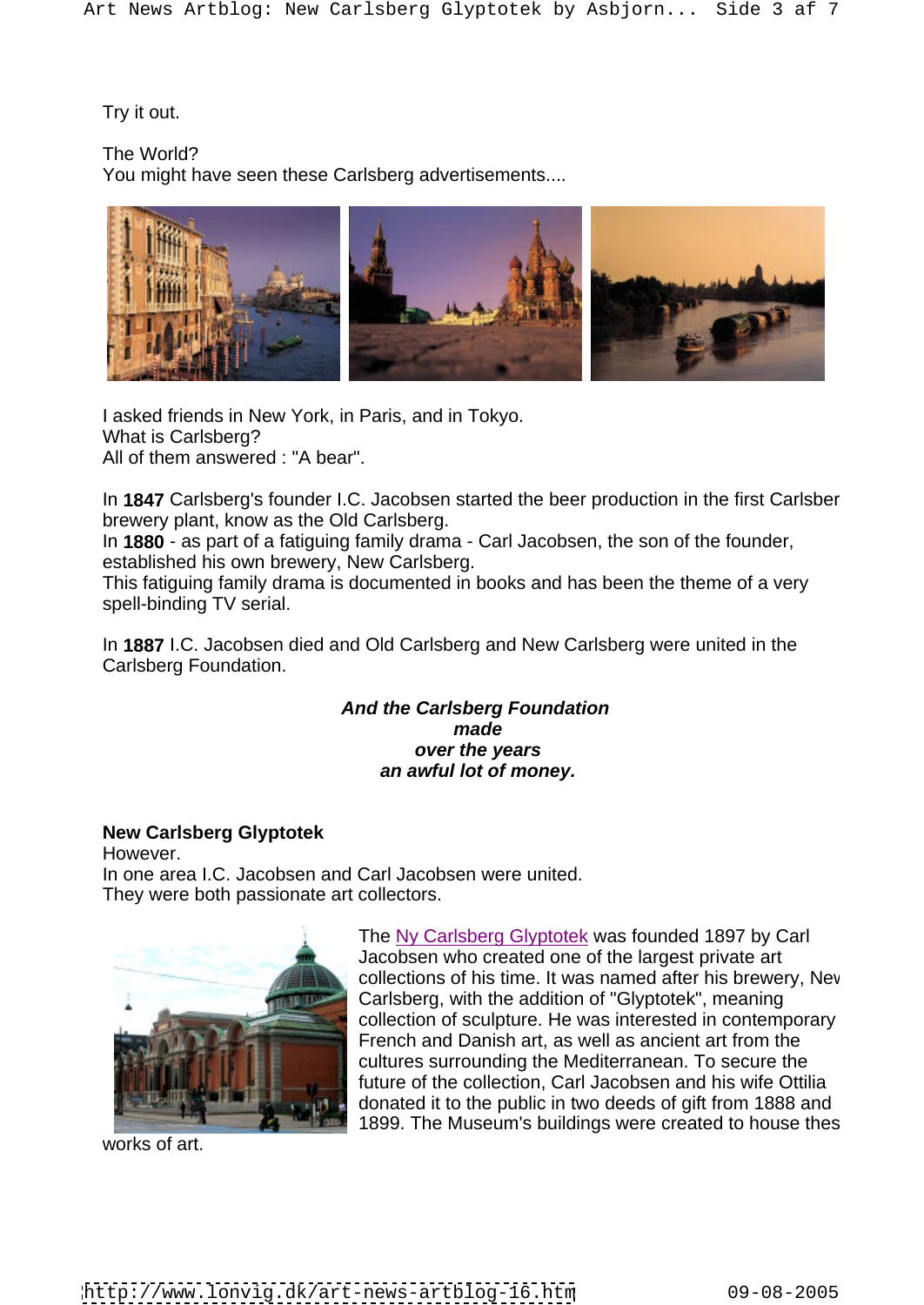

#### **Collection of ancient art**

Today, the museum houses the largest collection of ancient art in Northern Europe, primarily sculpture, from Egypt, the Near East, Greece and Italy.



**Egypt** Statue, 1403 B.C. - 1365 B.C. Diorite, H. 160 cm. **Greece** Vase, Apulian Amphora, Trozzella 500 BC.- 475 B.C. Clay, H. 33.3 cm **Etruria** Statue, from Chiusi, 500 - 330 B.C. H. 100 cm **Etruria** Vase, Archaic 700 - 500 B.C. Clay, H: 47.5 cm **Rome** Pompey the Great, 106 BC.- 48 BC. Marble, H. 25 cm **Rome** Aphrodite, Roman Imperial Period, 30 B.C.- 500 A.D. Marble, H. 92 cm **Rome** Alexander the Great, Roman copy (2. cent. AD) of Greek original (2. cent. BC). Marble, H. 36 cm or click on the above pictures to see New Carlsberg Glyptotek's collection notes.

## **Collection of European, French and Danish art**

But during the more than one hundred years of its existence, the museum has also expanded the collection of French and Danish art from the nineteenth and twentieth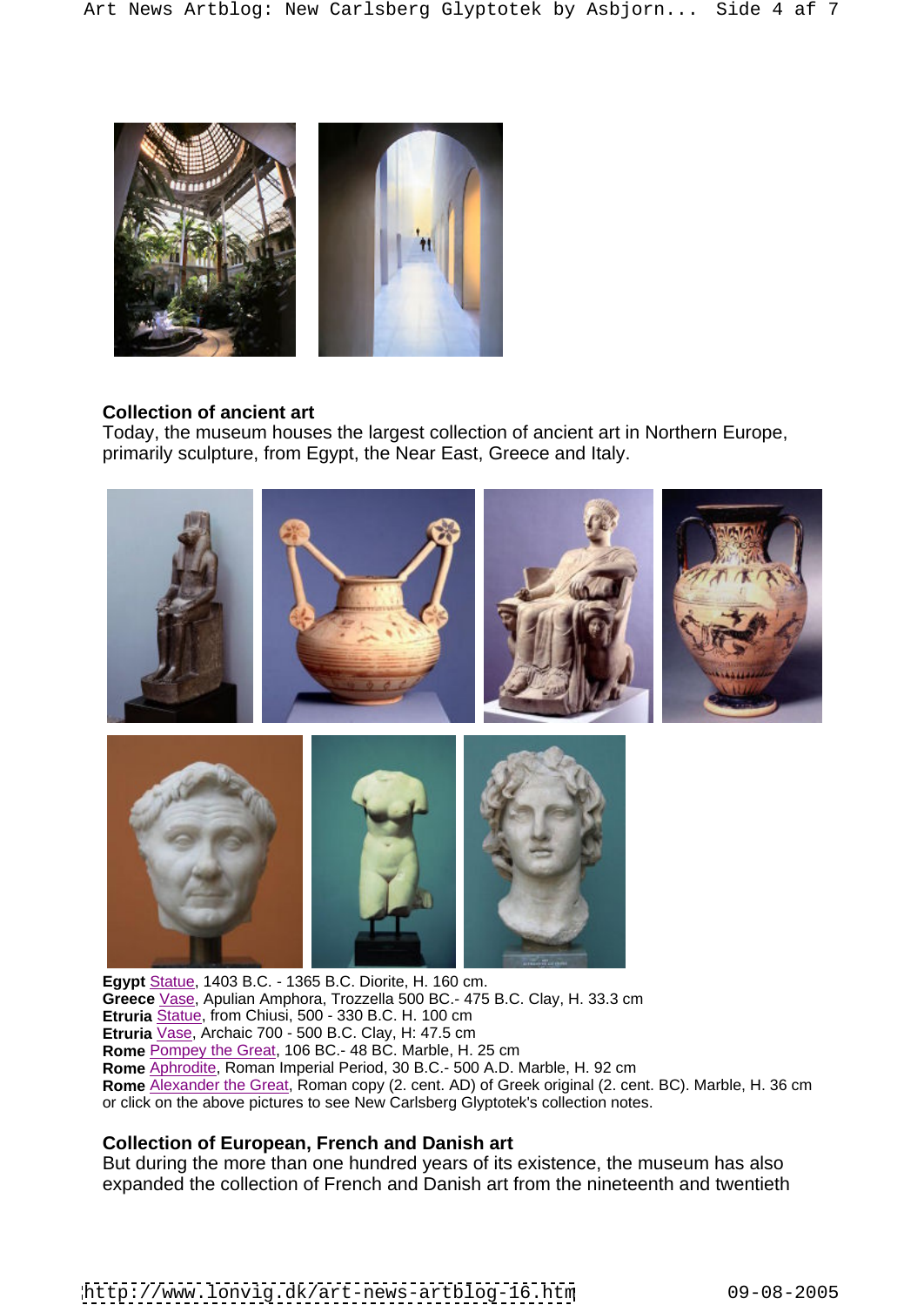centuries. The contract of the contract of the contract of the contract of the contract of the contract of the contract of the contract of the contract of the contract of the contract of the contract of the contract of the

I was at New Carlsberg Glyptotek for the first time decades ago.

I was there together with my art teacher Jes Dueholm Jessen - a great art teacher. It took my breath away.

Paul Gauguin, Paul Cézanne, Heni de Toulouse-Lautrec,

Edgar Degas, Claude Monet, Pierre-Auguste Renoir...



Click on the above pictures to see New Carlsberg Glyptotek's comprehensive collection notes.

...and Auguste Rodin, Camille Pissarro, Édouard Manet, Jean-Baptiste-Camille Carot, Gustave Courbet...

And then a Van Gogh, I never had seen a Van Gogh before.



# **Thoughts**

At this visit at New Carlsberg Glyptotek the collection even had a Pablo Picasso. Some years ago I saw the collection of European Paintings at Art Institute of Chicago.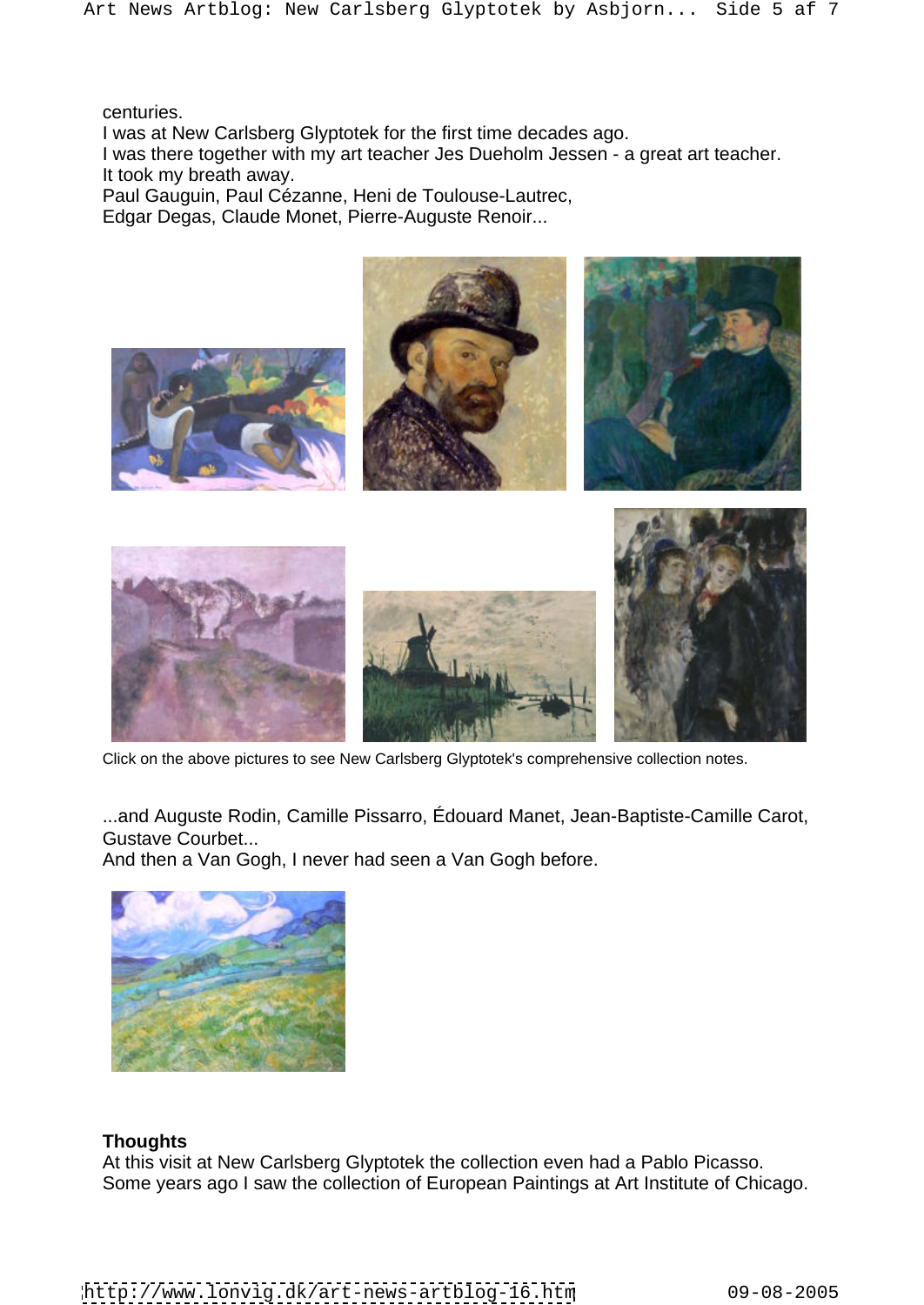Rembrandt, Van Gogh, Picasso, Gauguin, Cézanne, Toulouse-Lautrec, Degas, Monet, Renoir, Chagall...

and a thought popped up in my mind: "These masters don't belong here".

Before that I saw the same artists at Kröller-Müller Museum in the Netherlands - no thoughts of that kind popped up.

Wandering around among the sculptures, vases, mosaics etc. from ancient Mediterranean cultures at the New Carlsberg Glyptotek this thought popped up again: "These sculptures, vases, mosaics etc. from the ancient Mediterranean cultures don't belong here".

Last summer I visited Rome and I wandered around among sculptures, vases, mosaics from ancient Mediterranean cultures at Museo Nazionale Romano, Palazzo Massimo Alle Terme - no thoughts of that kind popped up.

My common sense tells me to brutally neutralize these thoughts.

Of course citizens in US must have the possibility to see a van Gogh.

Of course citizens in Denmark must have the possibility to see sculptures, vases, mosaics etc. from ancient Mediterranean cultures.

**But... But... But... But... But... But... But... But... But... But... But... But... But... But... But... But... But... But... But... But... But... But... But... But... But..** 

**Photos:** Photos of Amalienborg, Christiansborg, Copenhagen City Hall and New Carlsberg Glyptotek outside are by Asbjorn Lonvig

Photo of New Carlsberg Glyptotek inside is from Photo Archives at [www.glyptoteket.dk](http://www.glyptoteket.dk)

Photos of sculptures, vases, mosaics etc. from ancient Mediterranean cultures are from Collections at [www.glyptoteket.dk](http://www.glyptoteket.dk)

Photos of Paul Gauguin, Paul Cézanne, Heni de Toulouse-Lautrec, Edgar Degas, Claude Monet, Pierre- Auguste Renoir and Vincent van Gogh art works are from Collections at [www.glyptoteket.dk](http://www.glyptoteket.dk)

Photos of Carlsberg bear bottle and 3 photos of Carlsberg advertisements are from Media, Image Library at [www.carlsberg.com](http://www.carlsberg.com)



Support the art and the state of the state of the state of the state of the state of the state of the state of the state of the state of the state of the state of the state of the state of the state of the state of the sta with caution... **Example 20** is a set of the set of the set of the set of the set of the set of the set of the set of the set of the set of the set of the set of the set of the set of the set of the set of the set of the s

**ATTENTION** 

# **COPYRIGHT ASBJORN LONVIG**

see Asbjorn Lonvig's Copyright - Business Concept - Disclaimer

Another site focuses on writings, news and **lecturing** the contract of the contract of the contract of the contract of the contract of the contract of the contract of the contract of the contract of the contract of the contract of the contract of the contract of th [www.lonvig.org](http://www.lonvig.org)